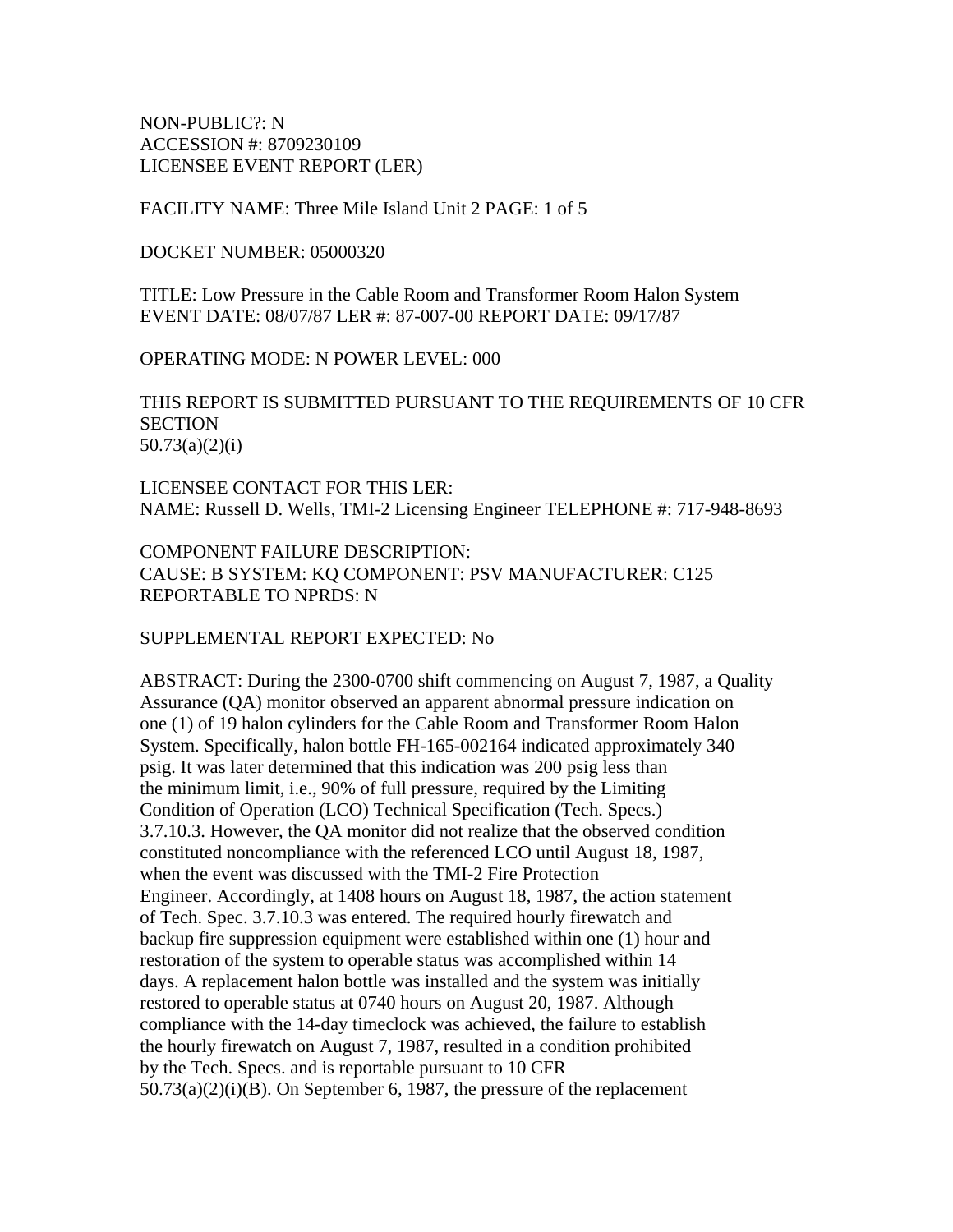halon bottle was observed to be less than the minimum Tech. Spec. limit. An investigation determined that the root cause was a deficient solenoid pilot valve. The valve was replaced and the system was returned to operable status on September 12, 1987. A procedure change will be initiated to require leak testing of the cylinder valve and solenoid pilot valve fittings upon replacement of a halon bottle.

This LER is similar in nature to LERs 83-55, 83-15, and 83-12.

(End of Abstract)

TEXT: PAGE: 2 of 5

### I. PLANT OPERATING CONDITIONS BEFORE THE EVENT

The TMI-2 facility was in a long-term cold shutdown state; the defueling evolution is in progress. The reactor decay heat was being removed via loss to ambient. Throughout this event there was no affect on the Reactor Coolant System or the core.

# II. STATUS OF STRUCTURES, COMPONENTS, OR SYSTEMS THAT WERE INOPERABLE AT THE START OF THE EVENT AND THAT CONTRIBUTED TO THE EVENT

N/A

I I. EVENT DESCRIPTION

During the 2300-0700 shift commencing on August 7, 1987, a Quality Assurance (QA) Monitor was performing a tour of the TMI-2 plant. During this tour, the QA monitor observed an apparent abnormal pressure indication on one (1) of 19 halon cylinders for the Cable Room and Transformer Room Halon System (IEEE Code-KQ). This system is located at the 305 foot elevation of the TMI-2 Control Building. Specifically, the QA monitor observed that the indicated pressure of halon bottle FH-165-002164 was approximately 340 psig which was 200 psig less than the indicated pressure for the remaining halon cylinders.

The Limiting Condition for Operation (LCO) of TMI-2 Technical Specification (Tech. Specs.) 3.7.10.3, "Halon System," requires that the subject halon system be operable with the halon bottles having at least 95% full charge by weight and 90% of full charge by pressure (corrected to 70 degrees F). The full charge pressure of the halon bottles, corrected to 70 degrees F, is 600 psig. At the time the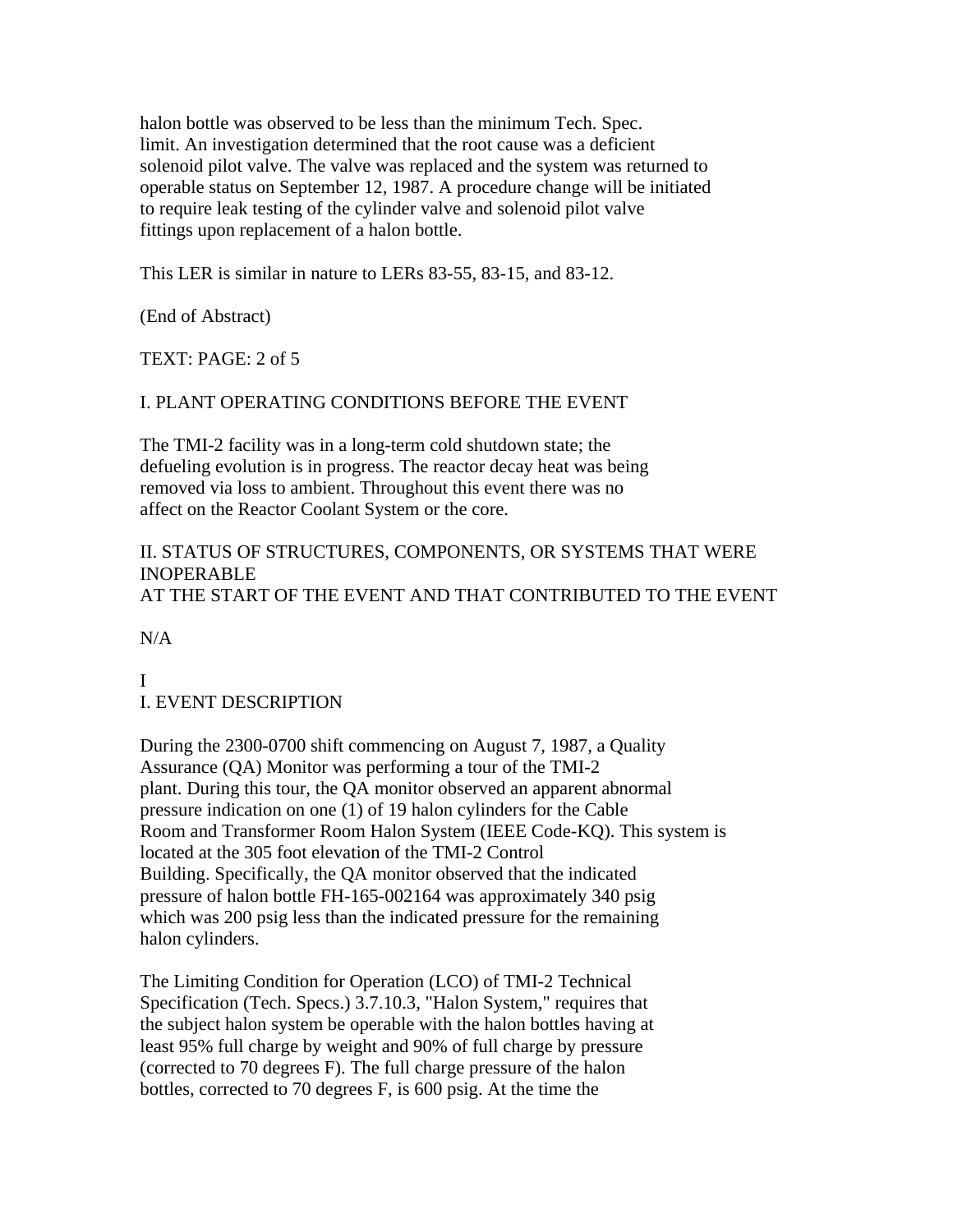abnormal pressure indication was observed, the ambient temperature was greater than 70 degrees F; thus, the minimum allowable Tech. Spec. pressure for the halon bottles was 540 psig (i.e., 90% of 600 psig).

The discovery of the above condition should have required compliance with the action statement of Tech. Spec. 3.7.10.3. This action statement requires the establishment of an hourly roving firewatch equipped with backup fire suppression equipment within one (1) hour and restoration of the system to operable status within 14 days.

The QA Monitor did not recognize that the observed condition resulted in a noncompliance with the LCO for Tech. Spec. 3.7.10.3; therefore, he did not notify the TMI-2 Control Room. Subsequently, on August 18, 1987, during a discussion with the TMI-2 Fire Protection Engineer, the QA Monitor mentioned the abnormal halon bottle pressure indication. The TMI-2 Fire Protection Engineer, realizing the significance of the information, verified that the pressure indication was low and notified the Control Room. At 1408 hours on August 18, 1987, the Control Room entered the action statement of Tech. Spec. 3.7.10.3.

#### TEXT: PAGE: 3 of 5

A replacement halon bottle (i.e., FH-165-002634) was obtained, installed, and leak tested. The Cable Room and Transformer Room Halon System was restored to full operable status at 0740 hours on August 20, 1987, within the 14-day timeclock (i.e., since initial discovery on August 7, 1987). However, the failure to establish the hourly roving firewatch and backup fire suppression equipment within one (1) hour of discovery resulted in a condition prohibited by the plant's Tech. Specs. and is reportable pursuant to 10 CFR  $50.73(a)(2)(i)(B)$ .

At 1350 hours on September 6, 1987, the replacement halon bottle (i.e., FH-165-002634) also was observed to have an indicated pressure below the minimum Tech. Spec. required limit. The action statement of Tech. Spec. 3.7.10.3 was entered. Following an investigation of the cause of this condition, the Cable Room and Transformer Room Halon System was restored to operable status at 1030 hours on September 12, 1987.

Since the specific event date (i.e., the date the abnormal pressure condition occurred in halon bottle FH-165-02164) of this Licensee Event Report (LER) cannot be determined, the event date and the discovery date (i.e., August 7, 1987) are assumed to be the same for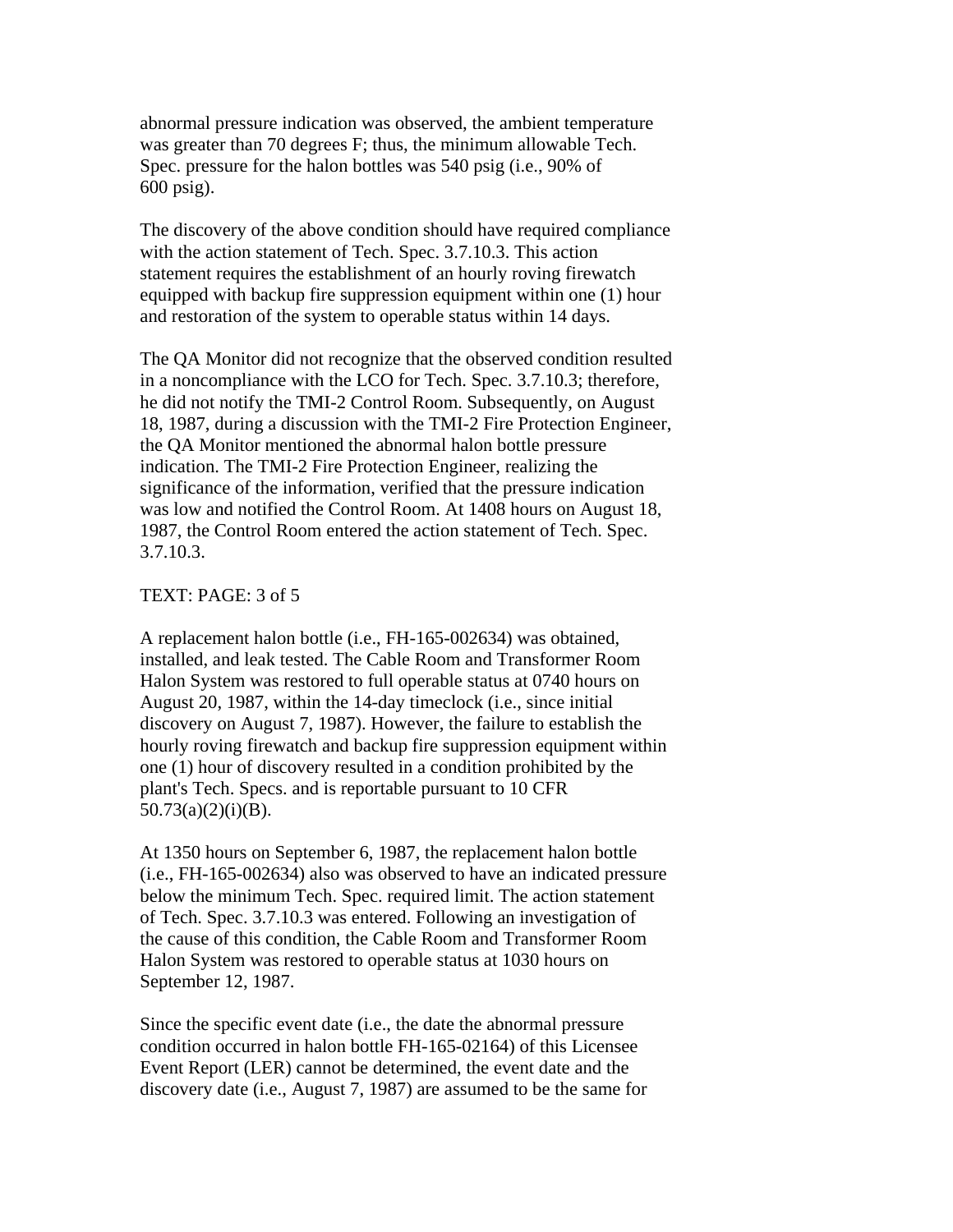purpose of a reportability determination. The reportability date (i.e., the date the event was determined to be reportable) of this LER is August 18, 1987. Thus, the due date of the LER is September 17, 1987.

This LER is similar in nature to LERs 83-55, 83-15, and 83-12.

#### IV. ROOT CAUSE OF THE EVENT

Based on the following information, it can be reasonably concluded that the initiating cause of this event is a defect external to the halon bottle.

o On July 17, 1987, during the six (6) month Tech. Spec. Surveillance of the Cable Room and Transformer Room Halon System, halon bottle FH-165-002215 indicated a pressure below the minimum Tech. Spec. limit. This halon bottle was replaced with bottle FH-165-002164 which is the subject of this LER.

o On August 20, 1987, halon bottle FH-165-002164 was replaced with bottle FH-165-002634.

o On September 6, 1987, the indicated pressure of halon bottle FH-165-002634 was observed to be below the minimum Tech. Spec. required limit.

Thus, in approximately two (2) months, three (3) halon bottles located in the same position in the halon bank had indicated pressures below the minimum Tech. Spec. Limit.

TEXT: PAGE: 4 of 5

An investigation was performed to determine the cause of the above failures. This investigation determined that during replacement of halon bottle FH-165-002634, only the cylinder valve fitting was leak-tested. A potential source of leakage also exists through the normally closed solenoid pilot valve. The solenoid pilot valve for the above referenced halon bottles was replaced. This resulted in a pressure indication for halon bottle FH-165-002634 being restored to acceptable Tech. Spec. limits. Thus, the root cause of this event is attributable to a deficiency in the solenoid pilot valve resulting in a leak.

#### V. CORRECTIVE ACTIONS

Short-Term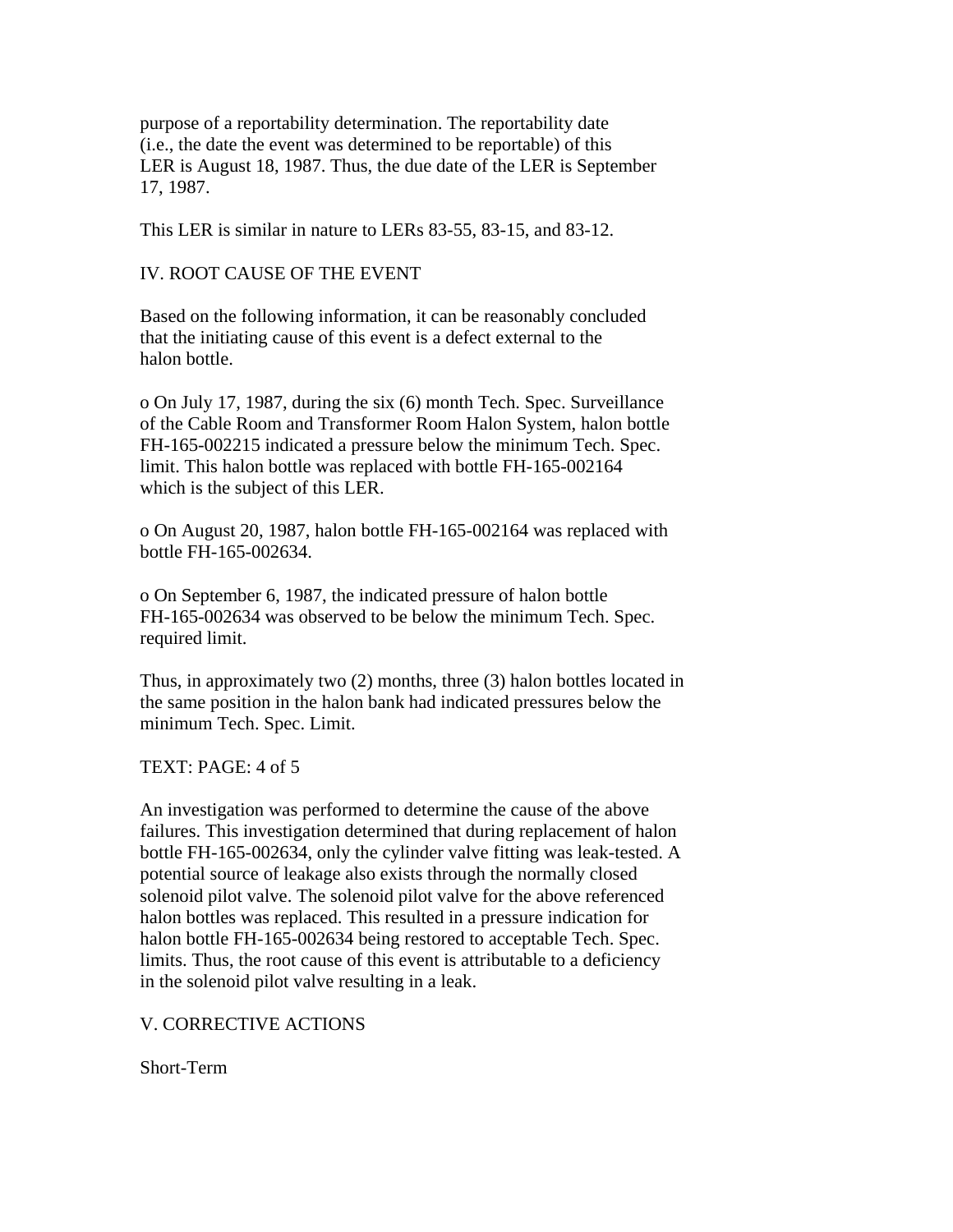o Halon bottle FH-165-002164 was replaced with spare bottle FH-165-002634 and the Cable Room and Transformer Room Halon System was initially restored to operable status at 0740 hours on August 20, 1987.

o Unit Work Instruction (UWI) 4220-3310-87-H617 was issued to determine the generic cause of the failure of the halon bottles described in this LER. The cause of the abnormal pressure indication was attributed to a deficiency in the solenoid pilot valve. The Cable Room and Transformer Room Halon System was again restored to operable status at 1030 hours on September 12, 1987. Completion of the above referenced UWI is pending monitoring of the pressure indication for the replacement halon bottle to ensure that no further leakage is occurring.

#### Long-Term

o TMI-2 Surveillance Procedure 4224-SUR-3812-03, "Fire System Halon System Check," will be revised to require leak testing of the cylinder valve and solenoid pilot valve fittings upon replacement of a halon bottle.

o This event will be discussed with QA Monitors to emphasize the need to report any abnormal condition to the Control Room immediately upon discovery.

# VI. COMPONENT FAILURE DATA

Solenoid pilot valve manufactured by Cardox Corporation. Model 7-061-0005, valve number V5D26985.

# TEXT: PAGE: 5 of 5

# VII. AUTOMATIC OR MANUALLY INITIATED SAFETY SYSTEM RESPONSES

N/A

# VIII. ASSESSMENT OF THE SAFETY CONSEQUENCES AND IMPLICATIONS OF THE EVENT

The Cable Room and Transformer Room Halon System has one (1) operable bank of 19 halon bottles. Each container can hold a maximum of 158 lbs. of Halon 1301 which is superpressurized with dry nitrogen to 600 psig at 70 degrees F. The entire bank is required to achieve the 7% volume concentration of halon necessary to extinguish or suppress a fire. The Tech. Spec. limit of 150 lbs./cylinder multiplied by 19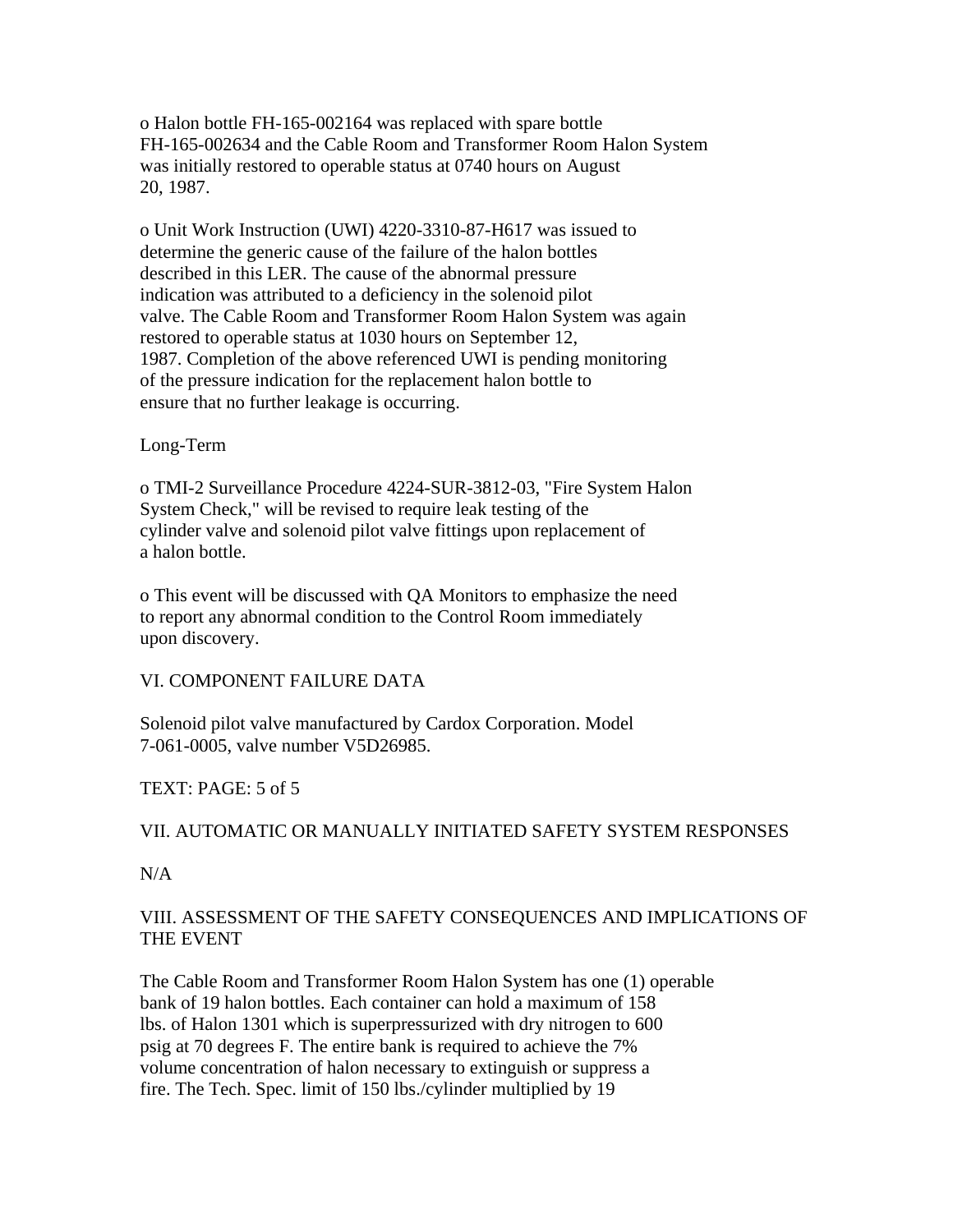cylinders yields 2850 lbs. of halon required to be available. For administrative purposes, GPU Nuclear has established the minimum halon weight as 155 lbs./cylinder or 2945 lbs. Halon bottle FH-165-002164, was determined to have had 130 lbs. (i.e., 25 lbs. less than the administrative limit) of halon when the low pressure indicator was observed. It was verified that the weight of remaining bottles exceeded the administrative limit. Thus, the total theoretical minimum weight of halon available was 2920 lbs. or approximately 2% in excess of the total minimum required by the Tech. Spec. limit. Thus, even with the low indicated pressure condition in the one (1) halon bottle, the system would have had sufficient halon to extinguish any postulated fire.

Had the system not been able to extinguish the fire, indicators in the Control Room would have alerted the operators to the presence of a fire and operators would have taken appropriate actions to mitigate the damage caused by the fire. Additionally, the TMI-2 Fire Protection Program Evaluation, which has been reviewed and approved by the NRC, notes that a Design Basis Fire in the Cable Room and Transformer Room could have resulted in the loss of remote operation/indication for various systems but would not have jeopardized the safe shutdown condition of the plant. Thus, this event did not present undue risk to the health and safety of the public.

### ATTACHMENT # 1 TO ANO # 8709230109 PAGE: 1 of 1

GPU Nuclear GPU Nuclear Corporation Post Office Box 480 Route 441 South Middletown, Pennsylvania 17057-0191 717 944-7621 TELEX 84-2386 Writer's Direct Dial Number:

(717) 948-8461

4410-87-L-0142 Document ID 0223P

September 17, 1987

US Nuclear Regulatory Commission Attn: Document Control Desk Washington, DC 20555